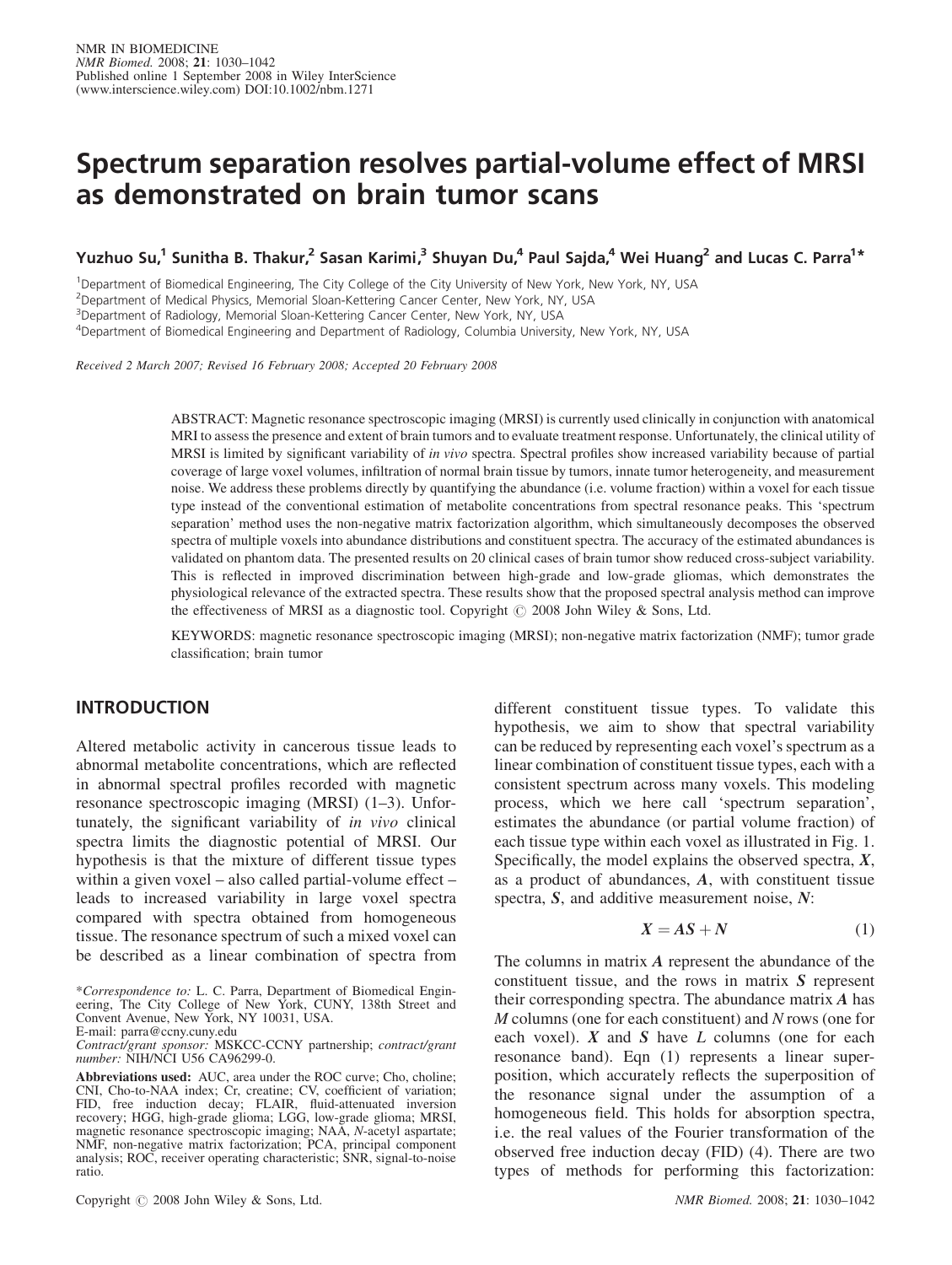

Figure 1. Sketch of spectrum separation approach. Spectra of multiple voxels,  $X$ , are simultaneously analyzed and decomposed into constituent spectra, S, and the corresponding abundance distributions,  $\boldsymbol{A}$ . The extracted constituent spectra can be identified by comparing them with known spectra of individual tissue types (normal tissue and tumor tissue in this study).

model-based methods (5–7) and statistics-based methods (8,9). Model-based methods such as variable projection (VARPRO) (10) and LCModel (11) impose an explicit or parametric model on S with prior biochemical knowledge, and consider one voxel at a time. The optimal parameters and abundances are chosen such that eqn (1) is satisfied with the smallest possible noise  $N$ . Although these model-fitting methods can quantify metabolite concentrations from the MRS data, they are also very sensitive to noise and often require assumptions on the biochemical composition of the tissue. By analyzing individual spectra, these methods fail to exploit the potential benefits of averaging that implicitly occurs when multiple spectra are simultaneously fitted. Statisticsbased techniques, such as principal component analysis (PCA) (12–14) and independent component analysis (14–16), instead use all spectra simultaneously to extract constituent components. Thus, they can potentially exploit the statistical structure of multi-voxel spectra to solve for all rows in eqn (1) simultaneously. Instead of making explicit assumptions about the structure of S, these techniques assume statistical properties such as co-variation and independence. One of the problems with these earlier approaches, however, is the common assumption that constituent spectra are orthogonal, as there are many cases where the constituent spectra, because of overlapping peaks (e.g. lipid and lactate), can be highly correlated, and therefore an orthogonality or independence assumption is incorrect.

We previously proposed (17) the use of a statisticsbased algorithm, called the non-negative matrix factorization (NMF) algorithm by Lee and Seung (18), for performing the factorization in eqn (1). This algorithm exploits the fact that both abundances and spectra can only take on positive values. Negative values in the data are ascribed to the noise term. The advantage of the resulting estimation process is that no reference spectra

are required. Instead, the algorithm can adapt to the heterogeneous spectra observed for different tumors. When applied to brain MRSI of patients with tumors, the algorithm extracts spectral profiles and their spatial distributions consistent with different tissue types such as necrotic and proliferative regions, normal brain, and skull (17).

The goal of this study was to demonstrate the physiological relevance of the NMF algorithm for routine clinical brain tumor scans. First, we validated the physical interpretation of abundances, A, as volume fraction in a phantom study by comparing the extracted abundance values with the expected values. Next, to confirm the physiological and clinical relevance of the extracted spectra, S, we correlated the analysis results with pathologically proven tumor grades from 20 patients and showed an improved correlation of choline (Cho) and N-acetyl aspartate (NAA) peak areas with tumor grade. The proposed decomposition of the data can be expected to coincide with constituent spectra and abundance only if the imaging process and spectral analysis satisfy the linear model [1]. In practice, and in particular for our clinical scans, field inhomogeneities lead to non-linear distortions of the data such as phase distortions and frequency shift. This study therefore explores the limits of the linear model for varying signal-to-noise ratio (SNR) on simulated data, and compares these limits with the SNR of  $1.5$  T routine clinical scans.

A problem of multi-voxel methods is that they assume constituent spectra to be the same across voxels, thus requiring careful correction of deviations such as phase errors and frequency shifts. In addition, known tumor heterogeneity may lead to spectra that vary across voxels. We intend to use the proposed multi-voxel analysis method to capture the variability that is due to volume fraction, and consequently improve the diagnostic potential of MRSI despite known tumor heterogeneity.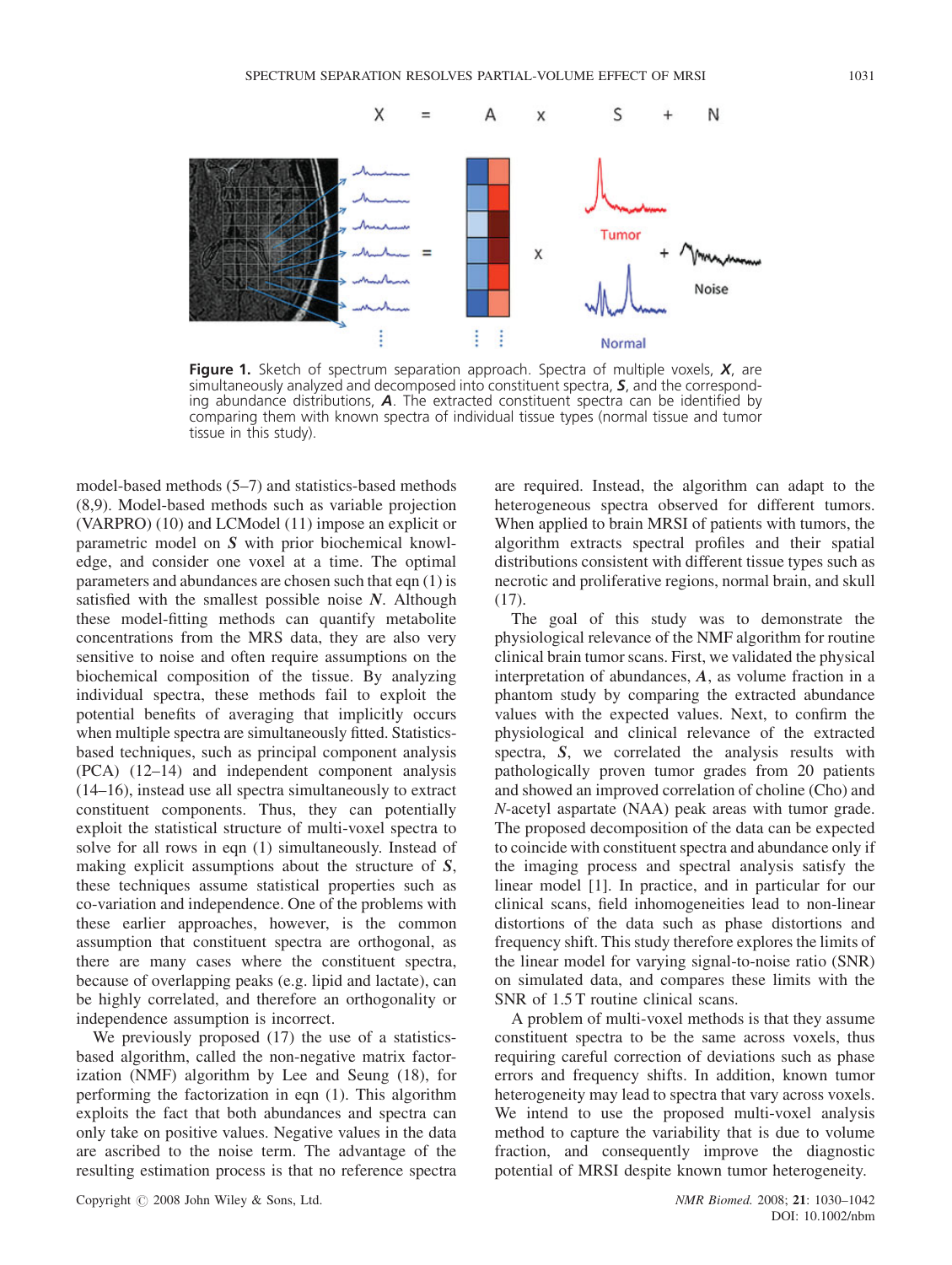## EXPERIMENTAL

#### Data acquisition protocol

This study analyzed data from the routine clinical patient population at Memorial Sloan-Kettering Cancer Center (MSKCC). Institutional review board waiver was obtained to retrospectively analyze clinical proton MRSI data and examine the medical records. Thirty-two patients with pathologically proven brain gliomas were evaluated. Of these, we selected 20 MRSI scans with sufficient data quality (see section on voxel selection). The MRSI data were collected using a 1.5 T GE scanner (General Electric Medical Systems, Milwaukee, WI, USA) with a long echo time  $(TE = 144 \text{ ms}, TR =$ 1000 ms) three-dimensional PRESS sequence with water suppression. The voxel size of the data acquired with MRSI ranges from  $1 \text{ cm}^3$  down to  $0.5 \text{ cm}^3$ . The acquisition or phase-encoding volume typically covers  $8 \times 8 \times$ 8 voxels, which results in 8.5 min scanning time at a  $1 \text{ cm}^3$ nominal voxel size. Pre-contrast fluid-attenuated inversion recovery (FLAIR) images (3 mm thickness/0 mm spacing) were used as scouts for placement of the MRSI excitation volume. FLAIR and  $T_1$  post-contrast MR images were collected in alignment with the MRSI study so that they could be combined for diagnosis and tumor segmentation. The final pathological diagnoses were retrospectively confirmed for all patients. Of the 20 patients (all of whom had received some form of treatment before the scan), 10 had low-grade (WHO grade I–II) gliomas (LGGs) including WHO grade II astrocytoma, oligodendrioglioma, and oligoastrocytoma, and the other 10 had high-grade (WHO grade III–IV) gliomas (HGGs) including anaplastic astrocytoma, anaplastic oligodendrioglioma, and glioblastoma. This categorization was used as truth data for the classification.

#### Data preprocessing

The GE spectrum analysis software (Functool) does not output the computed spectra numerically. For our analysis it was therefore necessary to redevelop the corresponding data-conditioning routines starting with the raw timedomain data (GE P-files). These routines, written in MATLAB, filtered residual water signal, performed phase correction, and corrected for frequency shifts due to an inhomogeneous magnetic field. The results of this processing are equivalent to those obtained with Functool.

The MRSI data were preprocessed automatically and identically for all datasets. This resulted for each patient scan in  $8 \times 8 \times 8$  ( $N = 29$ ) or  $16 \times 8 \times 8$  ( $N = 3$ ) spectra with 1024 points covering 1 kHz spectral width.

**Water filtering.** The most critical step in preprocessing is to remove the low frequency signals due to water, which tend to overwhelm, in particular, Cho and creatine (Cr)

spectral lines. We used a third-order Butterworth highpass filter with 75 Hz cutoff applied forward and backward in time to avoid phase distortions (MATLAB filtfilt function).

Zero filling. The time-domain FID data typically contain 512 samples at 1 kHz sampling frequency. To increase spectral resolution, we increased the length of the signal by appending zero values to a length of 1024.

Line broadening. To reduce the effect of noise, one can smooth the spectrum by windowing the data in the time domain. We used exponential windowing, resulting in 3 Hz line broadening, which compromises between noise and resolution.

Frequency decomposition. After these steps, the frequency-domain data were recovered from the threedimensional phase-encoded FID time-domain sequences with a four-dimensional Fourier transformation. The only remaining step that has to be validated is a potential phase-encoding offset, which would manifest itself in spatial misalignment of the spectra with the FLAIR images.

Phase correction. Phase distortions are particularly problematic, as they will lead to negative values in the absorption spectra, violating the main assumption of the NMF algorithm. More importantly, if the phase is not corrected to give the same effective phases across voxels, the assumption that the constituent spectra are the same across voxelsis violated. To ensure positive spectra, one has to determine a separate phase factor for each voxel. The noise levels and phase distortions due to an inhomogeneous field are significant in these clinical data. Moreover, at long TE values, an inverted lipid/lactate peak at 1.3 ppm may be present with a  $180^\circ$  phase that cannot be corrected. So, instead of the conventional zero-order and first-order phase correction, we opted to use the absolute value of the spectrum rather than the real (absorption) spectrum.

Frequency alignment. The spectrum separation method operates simultaneously on multiple spectra and assumes that the constituent spectra coincide across voxels. To determine potential frequency shifts, we cross-correlated the resulting absolute spectra and adjusted frequency shifts individually for each voxel by no more than 0.3 ppm to maximize correlation in the frequency range 1.6–3.6 ppm. This method worked well on the present data with SNR >4 dB. Baseline correction or modeling was not required.

#### Spectrum separation with NMF algorithm

The proposed model of eqn  $(1)$  interprets matrix A as abundance, which therefore only takes on non-negative values. In addition, as the constituent spectra, S, represent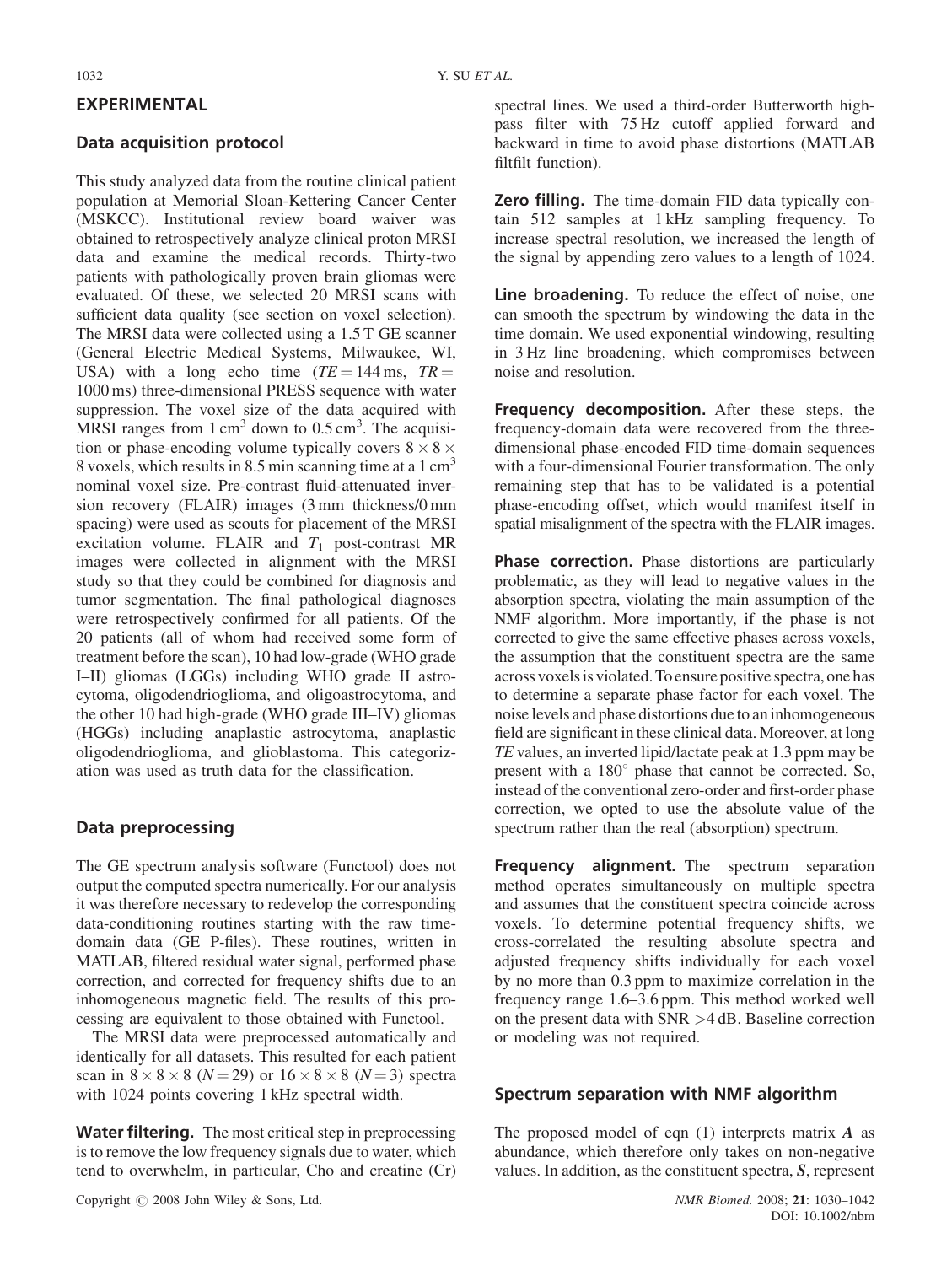amplitudes of resonances, in theory the smallest resonance amplitude is zero, corresponding to the absence of resonance at a given frequency. The factorization of eqn (1) is therefore constrained by,  $A \ge 0$  and  $S \ge 0$ . The basic idea of the NMF algorithm is to maximize the likelihood of observing  $X$  given non-negative  $A$  and  $S$ . Assuming Gaussian noise,  $N$ , the log-likelihood is simply a quadratic function which is to be maximized with respect to  $A$  and  $S$  subject to the positivity constraint. A corresponding gradient ascent algorithm is converted into a multiplicative update algorithm by the appropriate choice of gradient step sizes (17,28). After preprocessing, the absolute spectra were analyzed using the NMF algorithm (17). This process extracts spectra directly from the data, and hence no reference spectra are required. The only model parameter of NMF that needs to be determined is the dimensionality of the matrices A and S, namely the number of constituent spectra to recover. Conventional subspace analysis (PCA) was used to determine the number of constituents (29). On the present data, PCA suggested the use of at most two or three spectra. Whenever a third constituent was used, it represented primarily residual water (18 out of 20). When only two constituent spectra were used, water activity was ascribed to residual noise. In the cases with clear lactate/lipid peaks, the third constituent corresponds to high-lipid tumor region (2 out of 20), provided that the corresponding frequency range is included. In all cases, the spectrum with highest Cho-to-NAA index (CNI) was assigned to tumor tissue, and the spectrum with lowest CNI was assigned to normal tissue. Using two rather than three spectra had little effect on the classification of tumor type and tumor location. For simplicity, we will report here results for two constituent spectra.

#### Voxel selection

The specific selection of voxels will affect the results of spectrum separation using the NMF algorithm. In particular, inclusion of noisy or distorted spectra (due to poor shimming) has a detrimental effect. In this study, we selected rectangular volumes within the excitation box. Only slices (horizontal, coronal and sagittal) that included obvious metabolite resonance peaks in the affected brain area were selected. Peak height had to be 4 dB above background for at least one voxel in the slice within the frequency ranges covering Cho  $(3.34-3.14$  ppm), Cr (3.14–2.94 ppm), and NAA (2.22–1.82 ppm). Examples of spectra that would have been included or excluded are shown in Fig. 2. Also excluded were slices that intersected the skull with obvious distortions or lipid content. The separation algorithm requires multiple voxels for extraction of meaningful spectra, we only used those 'highyield' datasets with at least 10% of voxels satisfying the above criteria. Of the 32 datasets, four with radiation necrosis and eight with 'low yield' were excluded, which

Copyright  $\odot$  2008 John Wiley & Sons, Ltd. NMR Biomed. 2008; 21: 1030–1042

resulted in 20 datasets for further analysis. Examples of the datasets with selected voxels are shown as colored areas in Fig. 3 (excitation box delineated in white).

To compare the spectra extracted with the NMF algorithm with conventional analysis, we also selected representative raw voxel spectra obtained following current conventional practice. This selection was based on FLAIR intensity enhancement and Cho/NAA peak-area ratios. Again, only spectra with sufficient SNR were selected  $(>4 \text{ dB})$ . Spectra from areas with obvious intensity enhancements were selected as tumor spectra. For normal brain, we selected only voxels far removed  $(>2 \text{ cm})$  from areas of increased intensity. Because signal quality varies among different datasets, different numbers of voxels were selected for normal  $(n = 17 \pm 11)$  and tumor  $(n = 15 \pm 12)$  spectra for different datasets. Within this selection, we also chose one example with an extreme Cho/NAA peak-area ratio as an 'extreme' spectrum. This corresponds to current clinical practice, which considers the most extreme Cho/ NAA ratio as an indicator of tumor malignancy. Finally, for each subject, 'average' spectra were computed as the mean across these selected voxels for tumor and normal tissue.

# Spectrum varability

To quantify the reduction in variability, we measured the coefficient of variation (CV) of the Cho/NAA ratio. The statistic was computed for Cho and NAA on the basis of maximum peak areas of the extracted spectra. To normalize for the arbitrary scale of the spectra, we used the Cr peak area. Specifically, the peak area of Cr, Cho, and NAA were scaled to sum to one. Hence, NAA and Cho were given in arbitrary units that are insensitive to scale. Note that this operation preserves linear separability of the data (separating lines in Fig. 4 remain lines for any such scaling transformation).

#### Overlay construction

To present the result of the NMF separation algorithm, we merged the FLAIR image intensity with the abundance estimates, A, encoded in color. Examples of this visualization method are shown in Fig. 3 and are compared with the conventional spectral display. In this overlay, the abundance of the tumor spectrum for a given voxel is represented as a color between blue (no tumor) and red (tumor). Color saturation shows how well the spectrum  $X$  is represented by the two constituents  $S$ [measured as goodness of fit,  $0 \le r^2 \le 1$ , with  $r^2 = 1 - \sum (X - AS)^2 / \sum X^2$ , and is hence an indirect indication of SNR. Color therefore is only visible in the region of interest inside the signal acquisition volume (white PRESS box). Brightness represents FLAIR intensity as in a conventional MR image.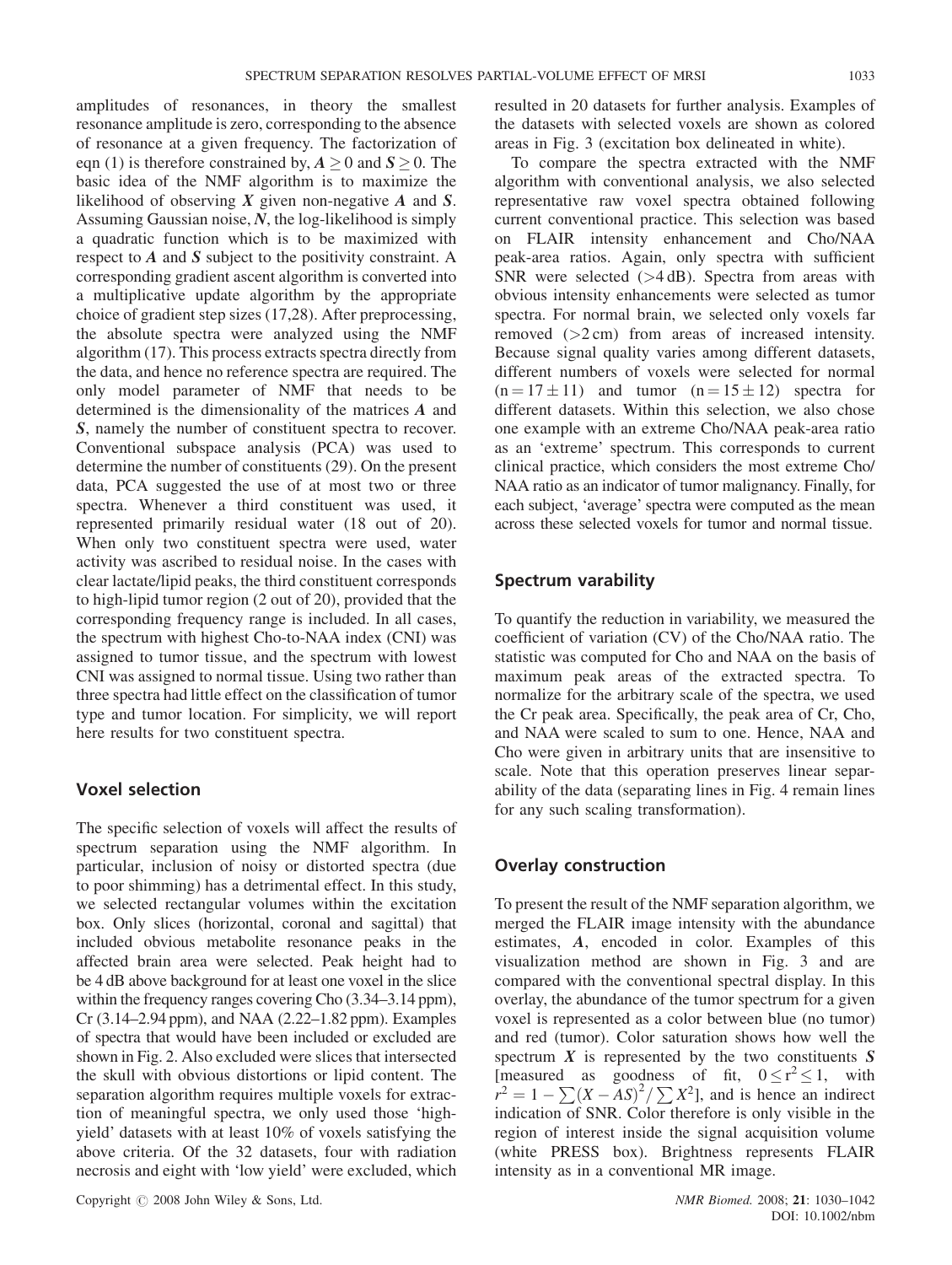

Figure 2. Linearity validation. Top graph in the center panel shows the fit of the linear model to simulated data for varying noise levels. Accuracy is measured as  $R^2$  value capturing how well the linear model approximates the data ( $R^2 = 1$ ) corresponds to a perfect match). Black dots represent the mean  $R^2$  from multiple repeats ( $N = 100$ ) with random noise. Shading around the dots are the 95% confidence intervals. Bottom graph in the center panel shows the distribution of data quality for the 32 available clinical datasets. The datasets are divided into two groups depending on the number of useful voxels, i.e. 24 datasets with a 'high yield' of useful voxels (four datasets with radiation necrosis were excluded for further analysis) and eight with a 'low yield' of voxels (see section on voxel selection). Evidently these two datasets also differ in SNR. In particular, all useful datasets have an SNR above 4 dB, suggesting that the linear model may be sufficient with mean  $R^2 = 0.85$ . The 'low-yield' datasets were excluded from the current study. Left panel shows two examples of spectra from 'low-yield' datasets with SNR below 4 dB. Right panel shows two examples of spectra from 'high-yield' datasets with SNR above 4 dB.

To validate this abundance-based overlay, we selected the central slice from each of the 20 cases, and a neuroradiologist labeled the voxels in the corresponding slice as 'normal', 'tumor', 'HGG', or 'LGG' on the basis of anatomical MRI information (pre-contrast sagittal and axial  $T_1$ -weighted, axial  $T_2$ -weighted, axial FLAIR, axial diffusion-weighted, and post-contrast  $T_1$ -weighted images in axial, sagittal, and coronal planes). These labels were then digitized and used as 'truth data' for the receiver operating characteristic (ROC) analysis (30).

#### Phantom study

To empirically validate the accuracy of the abundance estimates, we built a cylindrical phantom (Plexiglas) with two semi-cylindrical chambers, which were filled with solutions containing Cr and NAA at concentrations corresponding to ''normal brain tissue'' (NAA, 10.43 mM; Cr, 7.49 mM) and ''tumor tissue'' [NAA, 5.21 (=10.43/2) mM; Cr, 14.98 (=7.49  $\times$  2) mM]. Note that, with this choice, we expected a factor 4 difference in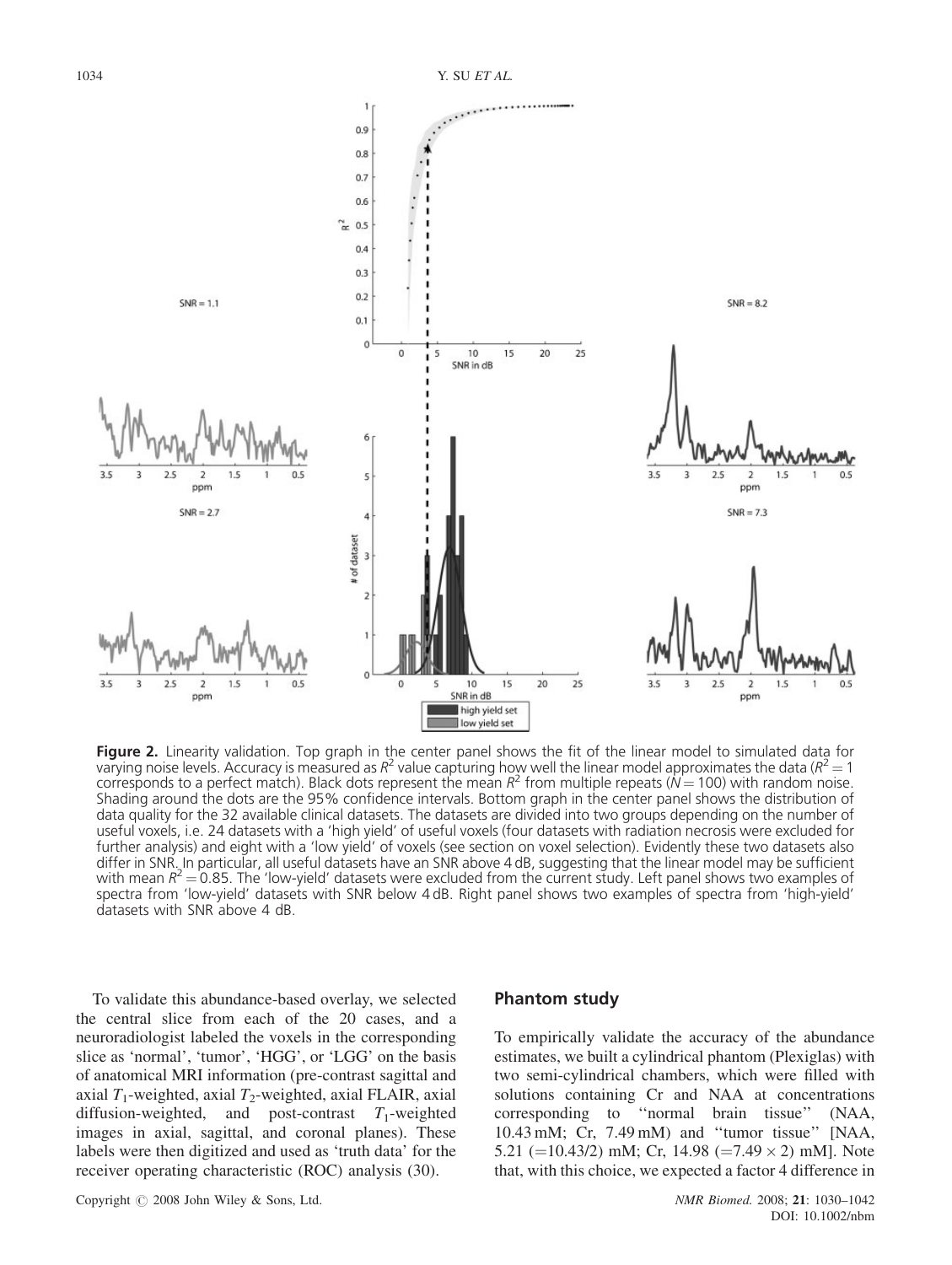

Figure 3. Comparison of conventional MRSI spectra (left) with the results of spectrum separation (center, right). The left panels show the conventionally processed MRSI multi-voxel spectra overlaid on to FLAIR images, with areas of hyperintensity indicating the abnormal region. The white box represents the region of radiofrequency excitation, which is smaller than the field of view of MRSI acquisition. The center panels show the tumor tissue abundance map – column in matrix **A** corresponding to the tumor spectrum – merged with the FLAIR image: the redder the area, the more abundant the tumor tissue. For a smooth spatial distribution, this color map has been interpolated between voxels at the same resolution as the FLAIR image. The right panels show the extracted constituent spectra corresponding to the normal tissue and tumor tissue. The constituent tumor spectrum revealed a typical pattern of high Cho concentration and low NAA concentration.

the Cr/NAA ratio between the spectra of the two chambers. Cho was not included because of poor stability in the solution. FLAIR and MRSI data were obtained ensuring partial coverage of voxels across the boundary of the chambers as shown in Fig. 5. Data were recorded using the same acquisition parameters as in the clinical scans and were processed in the same fashion, resulting in spectra with an SNR of  $11.5 \pm 0.7$  dB (n = 5). All voxels inside the excitation box were selected to validate the accuracy of the abundance estimates. A sigmoid function was used to model the relationship between real abundance and the estimated abundance:  $f(x) = [1 + \exp(-c - bx)]^{-1}$ , where x represents the real abundance and f represents the abundance estimates. 95% confidence intervals were then calculated to quantify the accuracy of the abundance estimates using standard methods (25–27).

# Simulation Studies

Simulated data for linearity validation. Nonlinear distortions originating from an inhomogeneous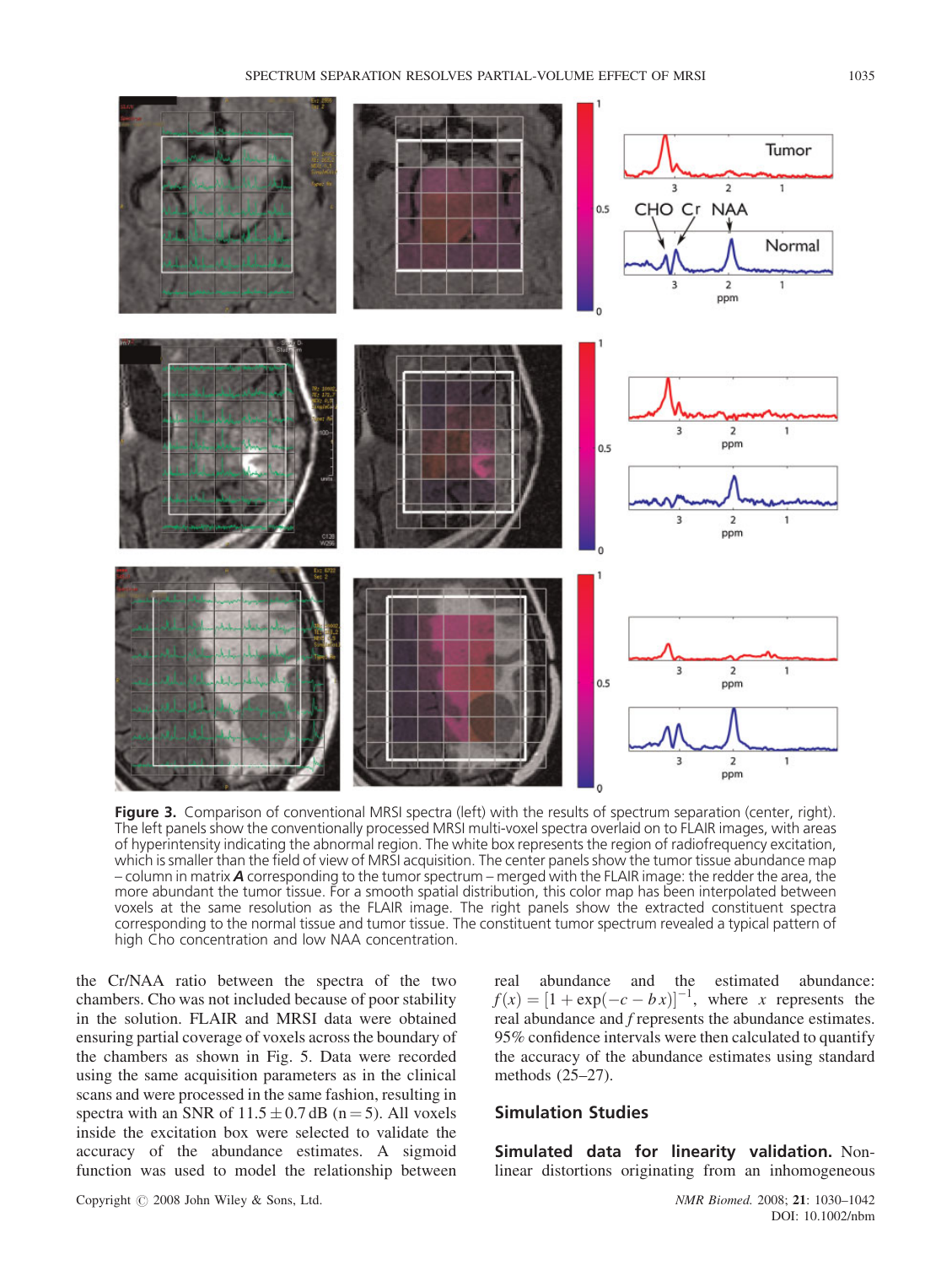

**Figure 4.** Validation of extracted spectra, S, with pathologically proven tumor grades. (a) Cho vs NAA peak areas (in arbitrary units) for voxel spectra from all 20 patients, taken from the individual MRSI voxels located in the regions of FLAIR intensity enhancement and surrounding normal appearing areas before the NMF analysis. Points indicate maximum peak areas for spectra over the following frequency ranges: Cho 3.34–3.14 ppm and NAA 2.22–1.82 ppm. The colored symbols are for spectra from tumor voxel in the area of intensity enhancement. There is significant overlap in voxel spectral pattern between the HGG, LGG, and normal appearing regions. Dashed blue and green lines show the Cho/NAA ratio of 1 and 3, respectively. (b) Averaged Cho and NAA concentrations across voxels for each individual patient. Averaging across voxels reduces noise, but significant overlap remains. (c) Cho and NAA concentrations of the extreme spectra (see section on voxel selection) from all 20 patients. Compared with (b), the overlap is reduced and better separation is achieved. (d) The same type of plot of the constituent tumor and normal tissue spectra from all 20 patients after the NMF analysis. As with the averaged spectra, each of the 20 cases contributes two points corresponding to the extracted spectrum for normal and tumor tissue. The Cho–NAA patterns of the normal spectra are well separated from those of the tumor spectra. The separation is sufficient to distinguish tumor from normal tissue and HGG from LGG (Table 1) and matches very well with the clinical criteria based on Cho/NAA ratio (dashed blue and green lines).

field and the use of absolute spectra may lead to a violation of the linear model of eqn (1). Thus we tested the validity of the linear model assumption on simulated data (6,19). Idealized FID sequences were generated in the time domain  $(N = 512)$  as the sum of  $K = 3$ exponentially damped complex sinusoids, which corresponded to the specific resonance peaks for  $H_2O$ , NAA and Cho:

$$
S_n = \sum_{k=1}^K \alpha_k e^{i\varphi_k} e^{(-d_k + i2\pi f_k)t_n}, \quad n = 1, \ldots, N \quad (2)
$$

where  $s_n$  represents the *n*-th data point of the simulated signal, *i* represents the imaginary unit, the parameters  $\alpha_k$ ,

 $\varphi_k$ ,  $d_k$ , and  $f_k$  denote the amplitude, phase, damping factor, and frequency, respectively, and  $t_n = n\Delta t$ , with the sampling interval  $\Delta t$ .

Three  $8 \times 8$  slices of simulated MRSI data containing  $H_2O$ , NAA, and Cho were generated. One slice had a Cho/NAA ratio of 2, the second had a Cho/ NAA ratio of 1/2, and the third represented a mixed spectrum generated by adding the first two slices together. In order to mimic the real situation, uniform-distributed phase shifts  $(\pm \pi)$  and frequency shifts  $(\pm 5 \text{ Hz}, \text{ one})$ linewidth) were introduced variably from voxel to voxel when generating the time-domain data. This is comparable to previous simulation studies, which used phase shifts in the range  $\pi/4$  to  $\pi/3$  and frequency shifts of 1/2 to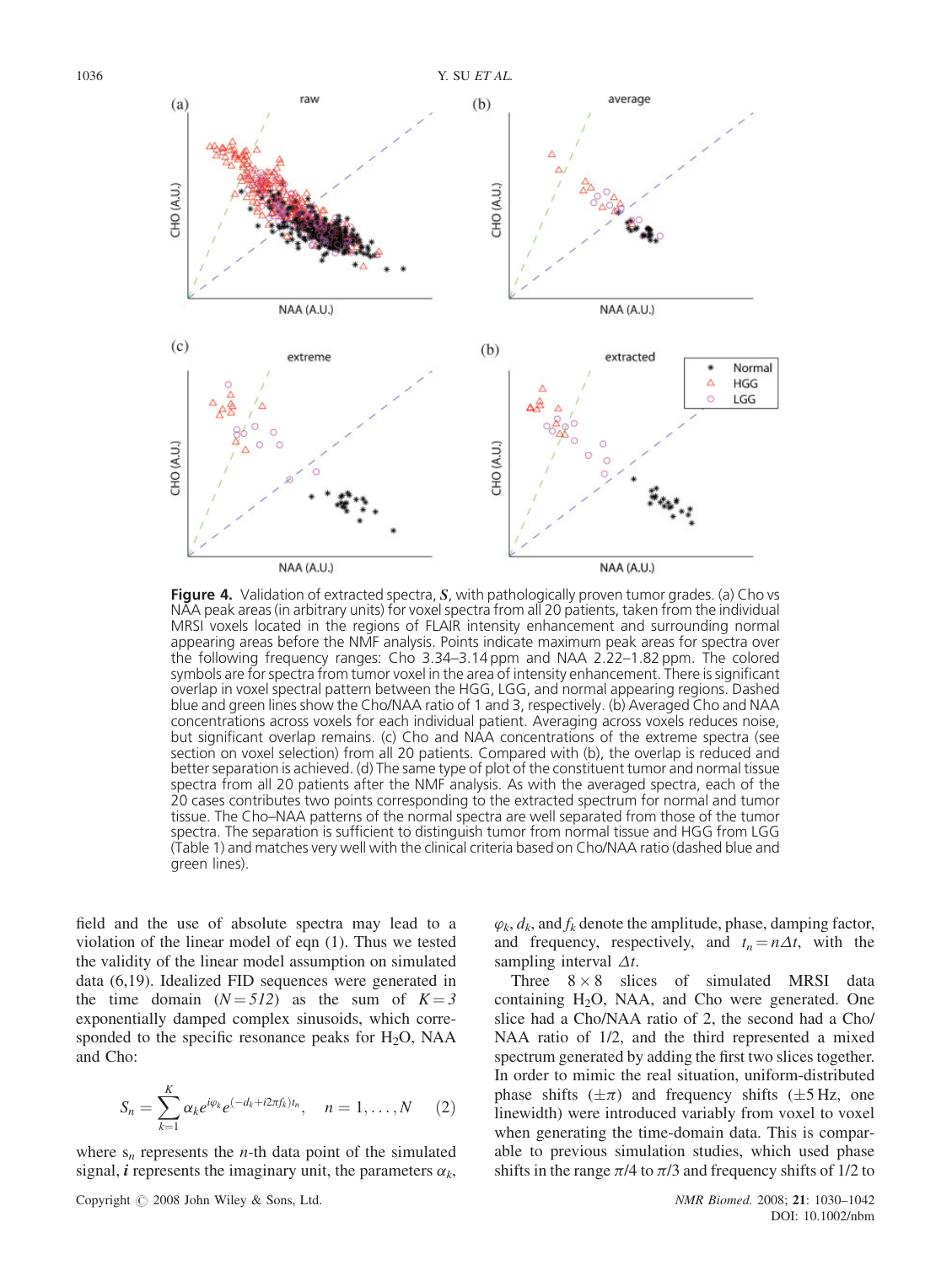

Figure 5. Results of spectrum separation on phantom study (display same as in Fig. 3). The two chambers were filled with Cr and NAA in a water solution at concentrations corresponding to ''tumor tissue'' (upper chamber) and ''normal brain tissue'' (lower chamber). The overlay in the center panel shows a good match between the estimated abundance  $A$  and the actual volume fraction (see also Fig. 6). This indicates that the method correctly decomposes the observed data into the constituent spectra corresponding to the different solutions with their specific metabolite concentrations. The Cr/NAA peak-area ratios for the two spectra differ by a factor of 4 as expected.

2 linewidth (20,21). Various levels of additive Gaussiandistributed white noise were introduced to evaluate the robustness of the preprocessing algorithm and resulting non-linearity as a function of SNR. Applying the inverse fast Fourier transformation brings the frequency data to the time domain. We applied to this simulated data the same preprocessing algorithms as were used on the clinical data. After preprocessing, the spectra from the first two slices were added together (assuming a linear model, we denote this  $S_{model}$  and compared with the spectrum from the third slice (which was generated directly from a mixed spectrum, hence we call this  $S_{data}$ ). The  $R^2$  value was used to measure how well the linear addition model fits the mixed data. It is defined here as  $R^2 = 1 - \sum_{i=1}^{n} (S_{data} - S_{model})^2 / \sum_{data} S_{data}^2$ . For each SNR level,  $R^2$  values from 100 repetitions were used to assess the mean and 95% confidence intervals. The results of this analysis for varying SNR are shown in Fig. 2.

Simulated data for abundance estimates. We also used simulated data to explore the accuracy of the abundance estimates by testing the relationship between the actual volume fractions and the abundance estimates on simulated data. Two  $8 \times 8$  slices of simulated MRSI data containing  $H_2O$ , NAA, and Cho were generated as described above, with one slice corresponding to a Cho/ NAA ratio of 2, and a second slice to a ratio of 1/2. The third slice was generated by linearly mixing the first two slices with various volume fractions (selected at random) for each voxel. To assess the variance in estimation, this simulation was repeated 100 times with different randomly selected volume fractions and Gaussian noise at 11.5 dB. The simulated data were preprocessed and submitted to the NMF algorithm. The abundance estimation matrix, A, was compared with the predefined volume fractions to evaluate the accuracy of the abundance estimates.

Simulated data for performance evaluation. To overcome the limitation of a small sample size, we simulated LGG and HGG cases as above with mean Cho/ NAA ratios of 2 and 2.3, respectively (22–24). Variability across subjects and voxels was modeled by adding variability to these mean Cho/NAA ratios. Variance was adjusted to match the classification performance between LGGs and HGGs on the extreme spectra. These simulated data were used to estimate classification performance and CV on a larger sample.

# RESULTS AND DISCUSSION

#### Linearity validation and data quality

Compared with our previous research study (17), the clinical scans of this study are characterized by significant background noise, phase distortions, and frequency shifts, indicating field inhomogeneities. We were able to use only 20 of the 28 available clinical scans, as outlined in the section on voxel selection. For these data, we developed data-conditioning routines to ensure proper filtering of residual water signal, as well as correcting for frequency shifts due to an inhomogeneous magnetic field. Phase correction proved difficult because of significant noise in the data. We opted therefore to operate on absolute spectra rather than the real-valued absorption spectra. Although this guaranteed positive spectra and resolved potential inconsistencies across voxels, it did introduce a non-linear distortion as a result of the absolute value operation. Fortunately, taking the absolute value of a sum of complex numbers is approximately a linear operation if the sum is dominated by a single element. Here, this means that linearity of the model can be approximately preserved if the resonance lines do not overlap and the noise is small. This is also true for  $180^\circ$  inverted peaks such as lactate.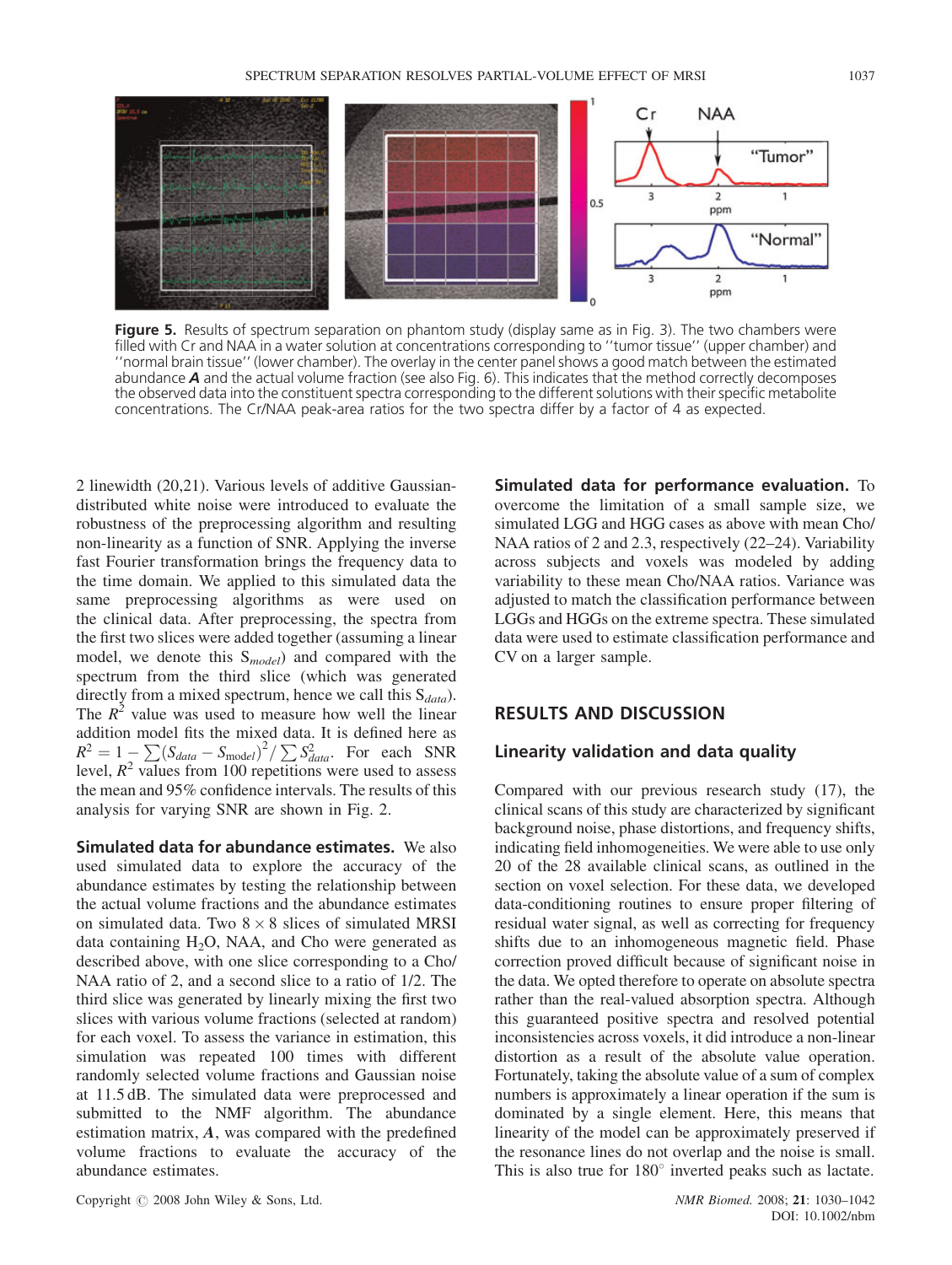To confirm whether the linear model is sufficient in the present context, we compared, using the simulated data, the absolute spectra obtained for mixed voxels with the sum of the absolute spectra of pure voxels. Figure 2 shows the result of the simulation for various SNRs. SNR was defined here as the power in the frequency range 1.8–2.2 ppm and 2.7–3.4 ppm over power in the range 0.6–1 ppm and 3.5–3.8 ppm (note that residual water will contribute to the noise estimate). These ranges were chosen to capture the Cho, Cr, and NAA signals. The black dots and the shaded areas represent the mean  $R^2$ value and 95% confidence intervals at each SNR level. The graph indicates that the accuracy of the model depends on the noise levels. With poor SNR, the linearity assumption is violated, and the estimation for A and S may no longer be reliable. We measured the SNR also on our clinical data and found that the useful scans have an SNR of 4 dB or higher. For those SNR values, the linear model is a reasonable approximation, with mean  $R^2$  = 0.85. Hence, the linear model may be appropriate for the absolute spectra in a subset of clinical data with SNR above 4 dB.

# Spectrum separation of clinical MRS images of brain tumor

The NMF separation algorithm computes the abundance of each tissue type for each voxel. This information can be used to assess the spatial extent and infiltration of the tumor beyond the intensity enhancement region. Examples of the abundance estimates, A, encoded as false-color images are shown in Fig. 3. These examples show the data for two patients with HGG (top two rows) and one patient with LGG (bottom row). In this overlay, the abundance of the tumor spectrum for a given voxel is represented as a color between blue (no tumor) and red (tumor). The figure also shows that the two extracted spectral profiles coincide with the standard clinical criteria for normal and tumor spectra, i.e. the spectrum with a large Cho and reduced NAA peak is considered to be a tumor, whereas a ratio of peak areas of 1/2 is considered normal (31,32).

The present method is similar to nosologic images (33), a previously proposed method for summarizing MRI and MRSI brain tumor data as a color-coded anatomical image. In that method, voxels are classified on the basis of MRSI and MRI data, and each tissue class is marked on an MR image as a separate color (e.g. HGG, LGG or necrosis, normal, etc.). In contrast, the present method only uses spectral information and reports continuous valued abundance estimates for tumor and normal tissue rather than discrete labels. It thus represents the spatial extent and infiltration of the tumor tissue. It provides an alternative view of the MRSI data to the radiologist, who can then combine this information with the anatomical MRI data.

# Physiological relevance of the extracted spectra S: reduced cross-subject variability

Metabolite peak areas in conjunction with conventional MRI findings are used to determine the presence of tumor. A conventional quantitative criterion is the CNI, which measures the ratio of the Cho peak area (or height) to the area (or height) of the Cr or NAA peak (22). Disregarding other variables such as patients' age and locations of the voxels, a CNI slightly higher than 1 is generally considered abnormal but non-specific, and a CNI above 3 is likely to be a high-grade tumor. However, tumor heterogeneity, partial volume coverage, and measurement noise add significant variability to the spectra, making this quantitative criterion difficult to use (35,36).

To confirm the physiological relevance of the extracted spectra and demonstrate reduced variability, we looked at the Cho and NAA peak areas of the extracted spectra for the 20 available clinical cases with confirmed primary gliomas as shown in Fig. 4. Areas were normalized to be independent of an overall (arbitrary) scale (see Experimental). Figure 4a shows the original raw spectra of individually selected voxels (see Experimental) for all 20 cases. To show the effect that one may expect from (naively) combining multiple voxels, we show in Fig. 4b the spectra obtained after averaging over selected voxels and compare the averaged spectra with those obtained with the separation algorithm (Fig. 4d). Averaging reduces noise and hence some of the overlap, but is not sufficient to reliably distinguish between normal and tumor tissue. Evidently the overlap of averaged spectra is significantly larger than that of the extracted spectra. The origin of this reduced variability is twofold. First, assigning abundance values to each voxel captures and compensates for the variability due to partial volume. Second, computing a single spectrum that is applicable across many voxels reduces estimation variance due to measurement noise. To assess these effects, Fig. 4 also shows the results of spectra with extreme CNI (Fig. 4c). Peak areas from the extreme spectra – probably representing pure voxels with 100% volume fraction – show reduced overlap and improved separation between normal and tumor and between HGG and LGG. Reduced spectral variability manifests itself in better differentiation of the three tissue types after separation (HGG, LGG, and normal).

To quantify the reduction in variability, we measured the CV of CNI. Changes in CNI were not significant due to the small sample size. We therefore simulated data for 60 cases of HGG and LGG (see Experimental) and indeed found a significant reduction in CV (change in CV of  $3.39 \pm 0.09$  for HGG,  $p = 0.002$ , and  $4.07 \pm 0.09$  for LGG,  $p = 0.0003$ ; n = 120). To judge whether this difference is clinically relevant, we now focus on the ability of the data to deliver a diagnosis on an individual subject basis. In general, the proposed method delivers multiple spectra and peak areas, and diagnosis may

Copyright  $\odot$  2008 John Wiley & Sons, Ltd.  $NMR$  Biomed. 2008; 21: 1030–1042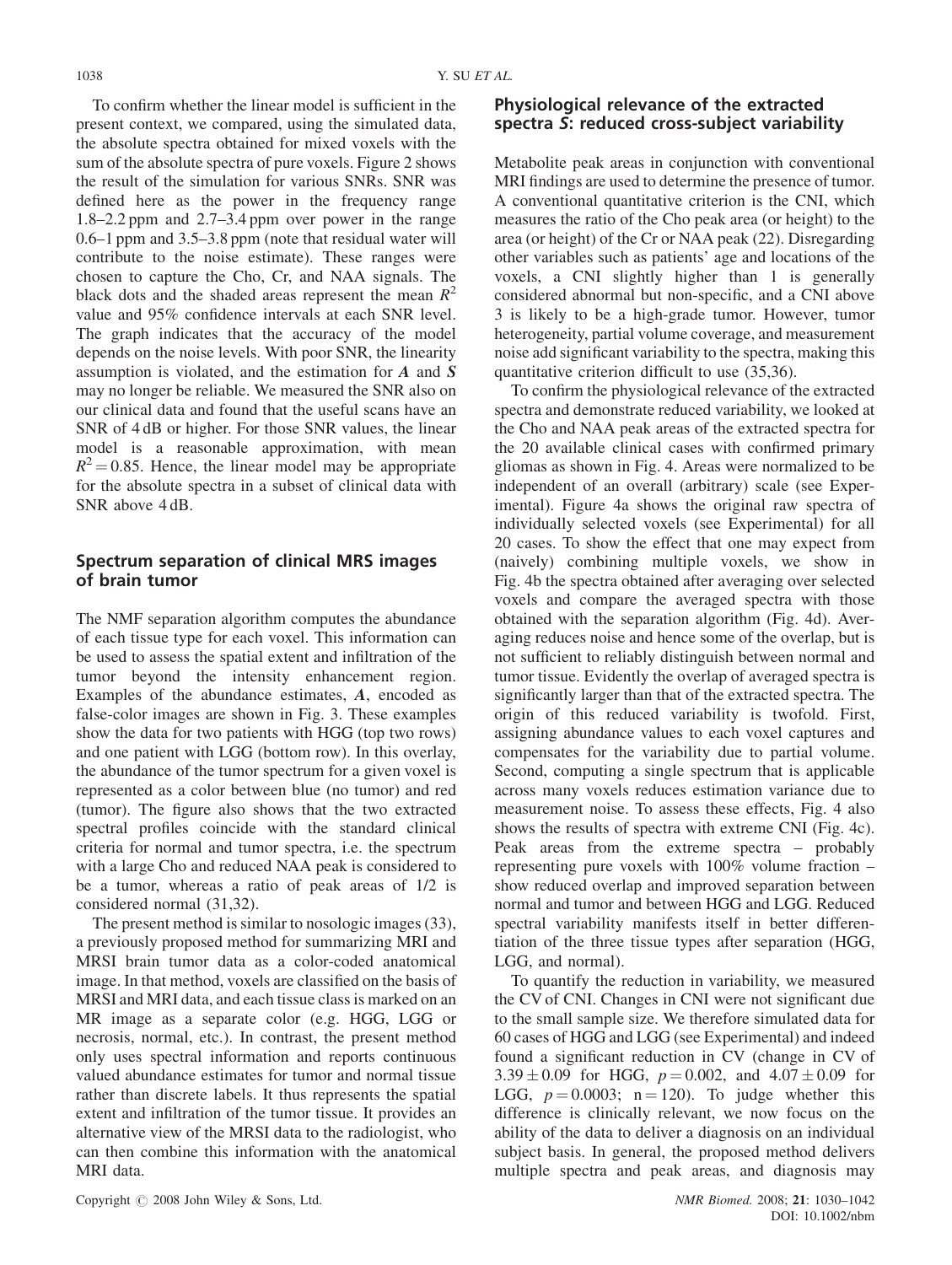

**Figure 6.** Validation of the estimated abundance,  $\boldsymbol{A}$ , in the phantom study (a) and simulated data (b). (a) The horizontal axis gives the actual volume fraction of the 'tumor-like' spectrum (real  $\bm{A}$ ), which is calculated on the basis of the geometry of the phantom in Fig. 5. Pure voxels in the upper chamber corresponding to 'tumor-like' metabolite concentrations are given abundance values  $= 1$ , and pure voxels in the lower chamber have abundance values  $= 0$ . Voxels covering the chamber boundary have intermediate values based on the fraction of volume covered. The vertical axis gives the estimated abundance of 'tumor-like' spectrum as computed by the NMF algorithm (estimated  $\bm{A}$ ). The dotted line indicates 100% accuracy of the estimation. Solid and dashed lines are the sigmoid fitting curve and the 95% confidence intervals, respectively. (b) The same plot as in (a) on simulated data with randomly chosen volume fractions and noise. The simulation was repeated 100 times to estimate the mean and confidence intervals. Sample points shown are a subset of these repetitions. The horizontal axis gives the predefined volume fractions. The vertical axis gives the abundance estimates computed by the NMF algorithm.

require a multivariate discrimination technique (33). On the present data, however, it was sufficient to consider the ratio between Cho and NAA peak areas. This specific linear discrimination criterion is captured by the CNI. The conventional figure of merit for classification, which captures sensitivity at various levels of specificity, is the area under the ROC curve (AUC) (30). ROC curves are shown in Fig. 7. Mean and standard deviation for the AUC were evaluated with a bootstrapping method (resampling from 20 cases with replacement) (37). The diagnostic specificity for distinguishing LGG from HGG is substantially increased from 0.83 to 0.89. To show a significant difference for this six point improvement in AUC would require at least 60 samples. This follows from a power analysis based on the test of DeLong et al. (38). We therefore simulated larger datasets with parameters and performance that match the clinical data and found a significant improvement in AUC ( $p = 0.009$ ) with a sample size of 30 LGG and 30 HGG cases.

The first conclusion from Figs. 5 and 7 and Table 1 is that the extracted spectra are physiologically meaningful and can be given a clinically significant interpretation. Secondly, the reduced variability is reflected in improved diagnosis.

In this study, for simplicity, two constituent spectra were assigned either to normal or tumor tissue. As discussed above (see Experimental), for certain cases with clear lactate/lipid peaks (in two of the 20 subjects), one more component could be assigned and represented the high-lipid tumor region. Indeed, the inverted lipid peak is known to provide useful information for

discrimination between HGG and LGG (33). For the present data, the inclusion of such a third component had no significant effect on discrimination performance (improvement from 0.89 to 0.92 in AUC). Future work with a larger subject population will consider algorithmic improvements that will capture the sign of inverted peaks.

# Comparison of abundance estimates, A, with anatomical MRI data

To quantitatively evaluate the abundance estimates, we performed an ROC study using 'truth labels' for each voxel obtained from a neuroradiologist who had access to all available anatomical MRI data (see Experimental). The AUC from the 20 cases is  $0.90 \pm 0.13$  (mean  $\pm$  SD) for discriminating normal and tumor voxels and  $0.91 \pm 0.09$  for discriminating HGG and LGG voxels.

#### Validation of abundance estimates, A, as volume fraction on a phantom

Having estimates of tumor abundance for each voxel suggests that it may be possible to detect the presence of a malignant tumor even in low volume fractions at which the present method based on CNI fails: a small volume fraction within a voxel reduces CNI for an otherwise highly malignant tumor. Therefore, accurate abundance estimates, A, could be used for tumor detection in this scenario of low volume fraction. This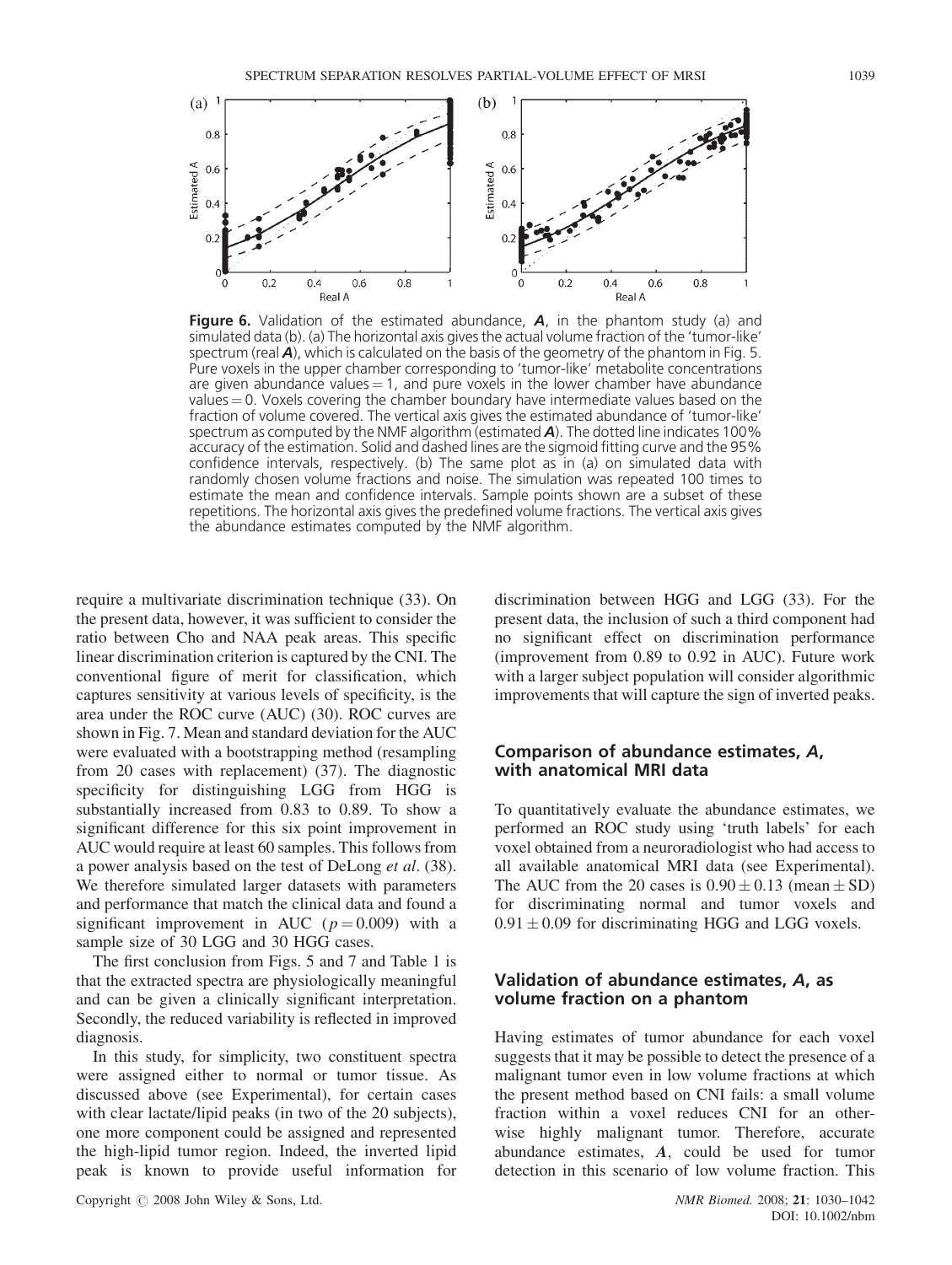

Figure 7. Classification of performance between HGG and LGG using CNI criterion. The four panels on the left show ROC curves estimated using a bootstrapping procedure. CNI diagnostic criterion (CNI=3) is indicated as straight dashed line for the extreme spectra following clinical convention. Mean AUC for all four conditions is summarized on the right. Error bars indicate the standard deviation of the bootstrapping procedure. Diagnostic performance on these data is improved substantially by using extracted spectra (AUC  $= 0.89$ ) as compared with the current clinical practice of using extreme spectra (AUC  $= 0.83$ ).

should result in increased detection sensitivity in addition to the improvement in *specificity* resulting from reduced spectral variability of estimates, S. This is particularly important given that diagnosis and treatment are typically based on the most malignant tumor, which may at first only be present in small volume fractions.

To validate the accuracy of the abundance estimates, we show in Fig. 5 the result from the phantom study. The NMF algorithm recovered spectral profiles with peak areas that correspond to the concentration in each solution. The 'normal' spectrum shows a displacement of the Cr peak, which would have been expected at 3 ppm. This shift is evident also in the original spectrum of the lower chamber (see Fig. 5). As the algorithm is adaptive,

it has no difficulty in extracting this unexpected spectral profile. This shows that the method correctly decomposes the observed data into constituent spectra corresponding to the different solutions with their specific metabolite concentrations.

To quantify the accuracy of the abundance estimates, we show in Fig. 6a the relationship between the actual volume fraction covered by each voxel (real  $A$ ), as determined from the geometry of the overlay shown in Fig. 5, and the abundance estimates from the NMF algorithm (estimated  $A$ ). The result shows that the values are better estimated for intermediate-ranged abundances than for high and low abundance estimates, where one can see an upward and downward bias. We hypothesize

Table 1. Discriminability (AUC) for raw, average, extreme and extracted spectra (Fig. 4)

| Comparison      |        | Raw voxel spectra Average spectra across voxels Extreme voxel spectra Extracted constituent spectra |         |         |
|-----------------|--------|-----------------------------------------------------------------------------------------------------|---------|---------|
| Normal vs tumor | $80\%$ | $90\%$                                                                                              | $100\%$ | $100\%$ |
| LGG vs HGG      | 67%    | 78%                                                                                                 | 83%     | 89%     |

Copyright  $\odot$  2008 John Wiley & Sons, Ltd.  $NMR$  Biomed. 2008; 21: 1030–1042

DOI: 10.1002/nbm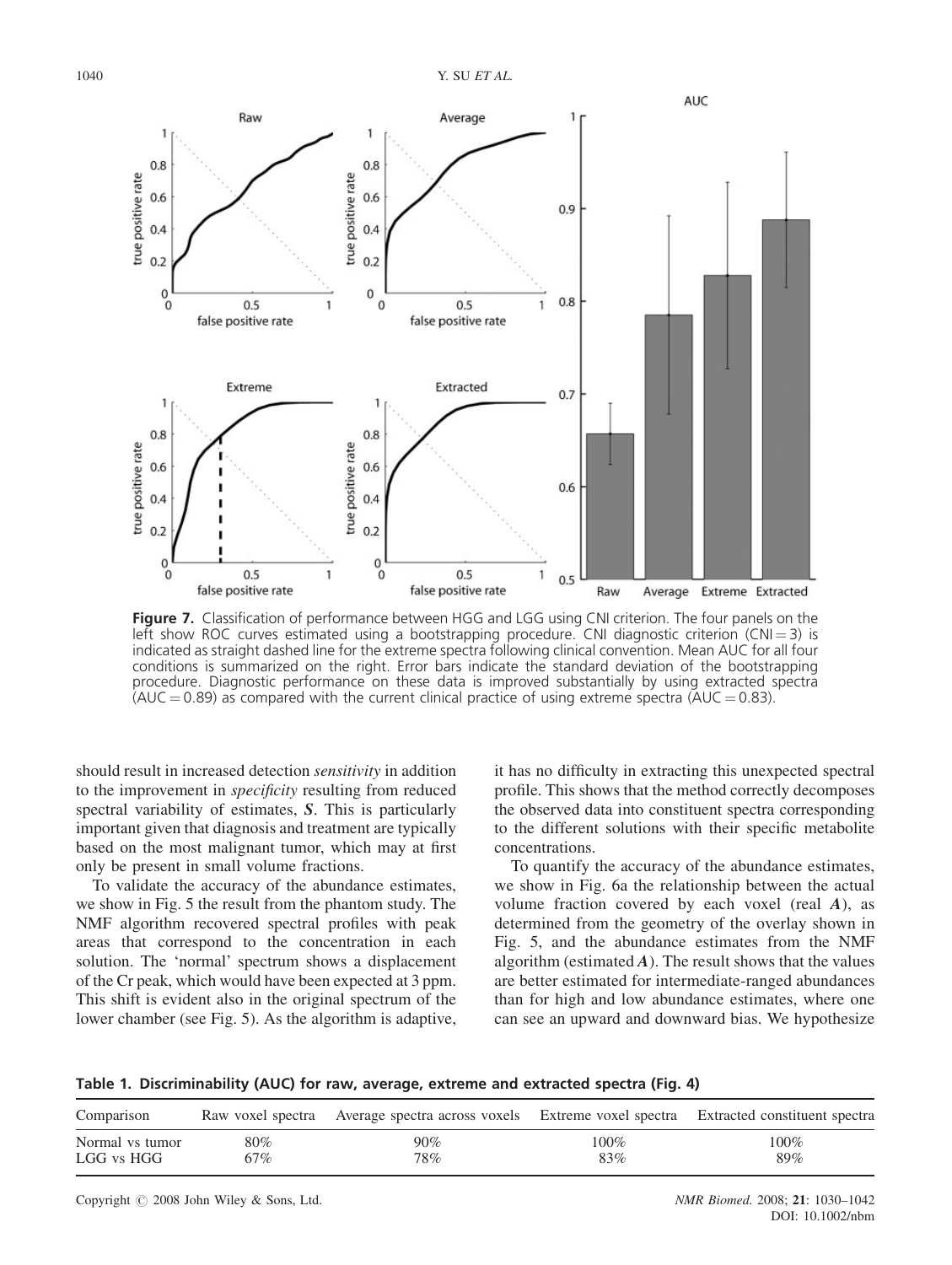that the origin of this estimation bias is a violation of the linearity assumption that is required for spectrum separation; the large confidence interval is due to noise. To test this hypothesis, we show in Fig. 6b the relationship between the actual volume fractions and the abundance estimates on simulated data with an SNR of 11.5 dB ( $R^2$  = 0.98) comparable to the phantom data. The figure combines the results from multiple runs (100 repetitions, each with different randomly chosen volume fractions and Gaussian-distributed white noise). The result shows a similar pattern to the one in Fig. 6a. The same simulation study performed at 4 dB  $(R^2 = 0.85)$ , which is the minimum required for the clinical data, shows a comparable bias with an increase in the confidence intervals. This indicates that the poor abundance estimates in high and low volume fractions are due to a systematic bias. A modified NMF separation algorithm, such as in (34), may be able to fix the bias because it does not require the non-negativity constraint. In fact, the bias may already be corrected, as it can be predicted from simulations. In contrast, the large confidence interval cannot be improved upon, as it results from the noise of the measurements. This noise is already evident in the pure voxel spectra, as shown in the left panel of Fig. 5.

Finally note that, confronted with noise (and distortions), the decomposition returns the correct spectra  $S$  (as reflected by correct peak ratios in Fig. 5) but makes a biased estimate on abundances A. The linear decomposition permits  $A$  to be adjusted to every voxel, but it is forced to use the same S across all voxels. Hence, variability across voxels due to noise and distortions can only be captured by  $A$ , leaving the estimate for  $S$  largely unaffected.

# **CONCLUSIONS**

We have shown in the phantom study that the method correctly decomposes the observed data into constituent spectra corresponding to the different solutions with their specific metabolite concentrations. It validated the interpretation of abundance estimates, A, as partial volume fraction and established bias and confidence intervals for its estimates. In addition, we have confirmed the physiological and clinical relevance of the extracted spectra, S, by correlating the analysis results with pathologically proven tumor grades from 20 patients. Despite known tumor heterogeneity, we have shown improved correlation of tumor grade with spectral patterns (Cho concentration versus NAA concentration), supporting our hypothesis that some variability is due to the partial-volume effect. We have quantified the limitations of the method and found that a minimum SNR of 4 dB is required for at least a fraction of relevant voxels. Taken together, the results indicate that MRSI in combination with the proposed spectrum separation

method may be useful in defining tumor margins for treatment planning of radiation therapy (39) or surgical resection.

#### Acknowledgements

We acknowledge Dr Dikoma Shungu from Weill Medical College of Cornell University for his help with preprocessing and technical details at various stages. Dr Truman Brown from Columbia University and Wei Yuan from City College of New York are gratefully acknowledged for help with the phantom study. This research was supported by the MSKCC-CCNY partnership grant (NIH/NCI U56 CA96299-0).

#### **REFERENCES**

- 1. Pirzkall A, Nelson SJ, McKnight TR, Takahashi MM, Li X, Graves EE, Verhey LJ, Wara WW, Larson DA, Sneed PK. Metabolic imaging of low-grade gliomas with three-dimensional magnetic resonance spectroscopy. Int J Radiat Oncol Biol Phys 2002; 53(5): 1254–1264.
- 2. Moller-Hartmann W, Herminghaus S, Krings T, Marquardt G, Lanfermann H, Pilatus U, Zanella FE. Clinical application of proton magnetic resonance spectroscopy in the diagnosis of intracranial mass lesions. Neuroradiology 2002; 44(5): 371– 381.
- 3. Howe FA, Barton SJ, Cudlip SA, Stubbs M, Saunders DE, Murphy M, Wilkins P, Opstad KS, Doyle VL, McLean MA, Bell BA, Griffiths JR. Metabolic profiles of human brain tumors using quantitative in vivo  ${}^{1}H$  magnetic resonance spectroscopy. Magn Reson Med 2003; 49(2): 223-232.
- 4. Liang Z, Lauterbur P. Mathematical fundamentals. In Principles of Magnetic Resonance Imaging: A Signal Processing Perspective, Liang Z, Lauterbur P (eds). IEEE Press: New York, 2000; pp 13–51.
- 5. Mierisova S, Ala-Korpela M. MR spectroscopy quantitation: a review of frequency domain methods. NMR Biomed 2001; 14(4): 247–259.
- 6. Vanhamme L, Sundin T, van Hecke PV, van Huffel SV. MR spectroscopy quantitation: a review of time-domain methods. NMR Biomed 2001; 14(4): 233–246.
- 7. in 't Zandt H, van Der Graaf M, Heerschap A. Common processing of in vivo MR spectra. NMR Biomed 2001; 14(4): 224–232.
- 8. Hagberg G. From magnetic resonance spectroscopy to classification of tumors. A. review of pattern recognition methods. NMR Biomed 1998; 11(4–5): 148–156.
- 9. el-Deredy W. Pattern recognition approaches in biomedical and clinical magnetic resonance spectroscopy: a review. NMR Biomed 1997; 10(3): 99–124.
- 10. van der Veen JW, de Beer R, Luyten PR, van Ormondt D. Accurate quantification of *in vivo*  $3^{1}P$  NMR signals using the variable projection method and prior knowledge. Magn Reson Med 1988; 6(1): 92–98.
- 11. Provencher SW. Automatic quantitation of localized in vivo <sup>1</sup> <sup>1</sup>H spectra with LCModel. *NMR Biomed* 2001; **14**(4): 260– 264.
- 12. Stoyanova R, Brown TR. NMR spectral quantitation by principal component analysis. NMR Biomed 2001; 14(4): 271–277.
- 13. Kuesel AC, Stoyanova R, Aiken NR, Li CW, Szwergold BS, Shaller C, Brown TR. Quantitation of resonances in biological  $31P$  NMR spectra via principal component analysis: potential and limitations. NMR Biomed 1996; 9(3): 93–104.
- 14. Menze BH, Lichy MP, Bachert P, Kelm BM, Schlemmer HP, Hamprecht FA. Optimal classification of long echo time in vivo magnetic resonance spectra in the detection of recurrent brain tumors. NMR Biomed 2006; 19(5): 599–609.